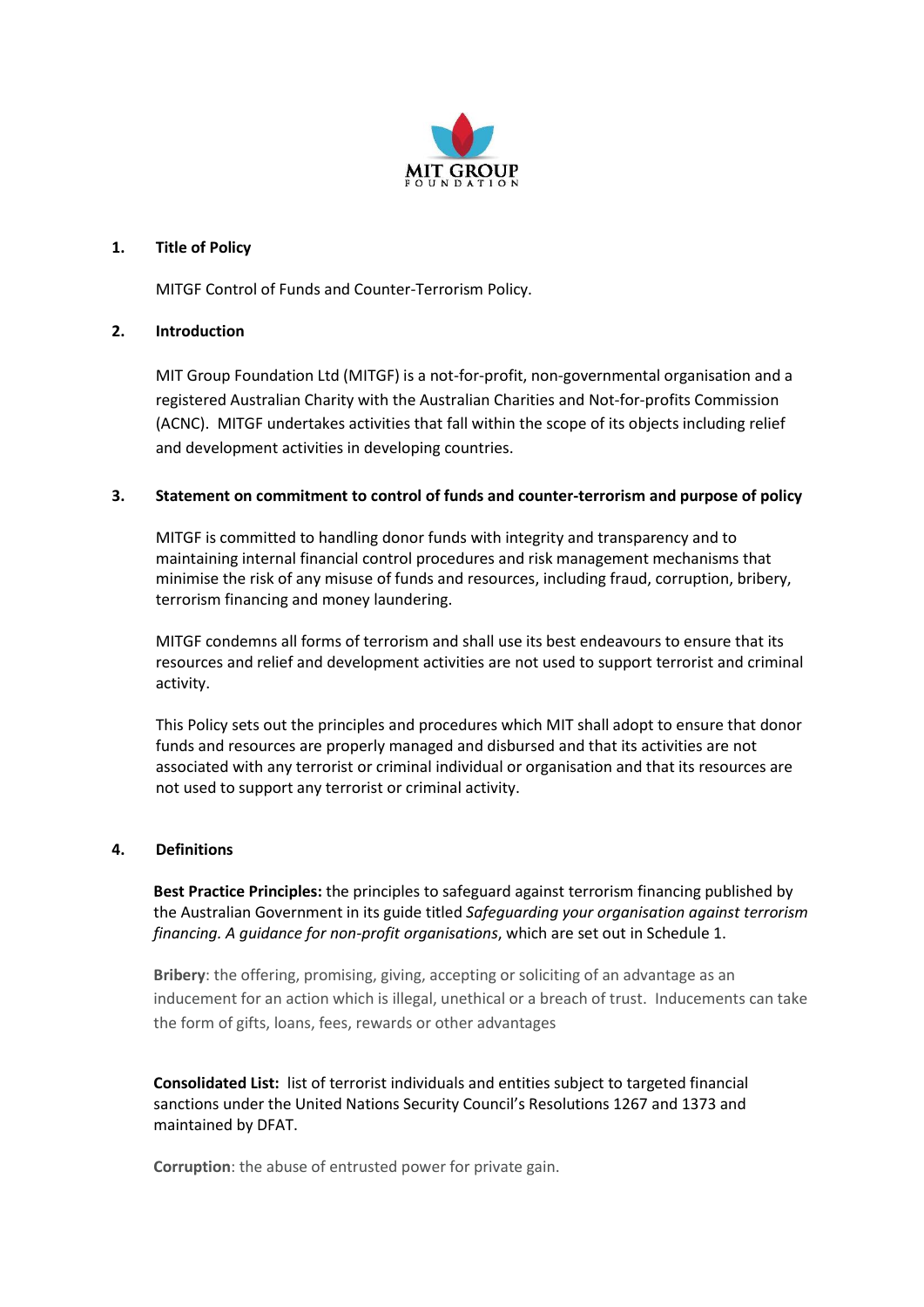#### **Criminal Code:** *Criminal Code Act 1995 (Cth*) as amended.

#### **DFAT:** Australian Department of Foreign Affairs and Trade.

**Financial Wrongdoing**: behaviour that is illegal or immoral with regards to financial transactions. Includes bribery, corruption, fraud, money-laundering, terrorism financing and violation of sanctions imposed by the Australian government.

**Fraud:** Dishonestly obtaining a benefit, or causing a loss, by deception or other means.

**List of Terrorist Organisations:** list of organisations proscribed as terrorist organisations under the Criminal Code and available on the National Security Australia website.

**Money Laundering**: the process of concealing the origin, ownership or destination of illegally or dishonestly obtained money and hiding it within legitimate economic activities to make them appear legal.

**Standard of Overseas Aid Fundraising Practice:** the standards published by the Fundraising Institute Australia for conducting overseas aid fundraising activities within an ethical framework.

**UN Charter Act:** *Charter of United Nations Act 1945 (Cth)* as amended.

**Partner Organisation:** any organisation or person that MITGF works with, or is involved with, in connection with any relief or development programs or projects.

**Partner Due Diligence Checklist** means the checklist set out in Schedule 2.

**Personnel:** Personnel are employed by MITGF, whether full-time, part-time, casual or on a voluntary basis.

**Terrorism Financing**: intentionally providing or collecting funds and being reckless as to whether those funds would be used to facilitate or engage in a terrorist activity

#### **5. Counter-terrorism and money laundering laws**

MITGF is obliged to adhere to Australian laws, and international laws to combat terrorism and money laundering.

The Australian Government has enacted legislation to combat terrorism and money laundering and to give effect to Australia's international obligations to combat terrorism. In particular, the following legislation:

- Part 5.3 of the Criminal Code;
- Part 4 of the UN Charter Act: and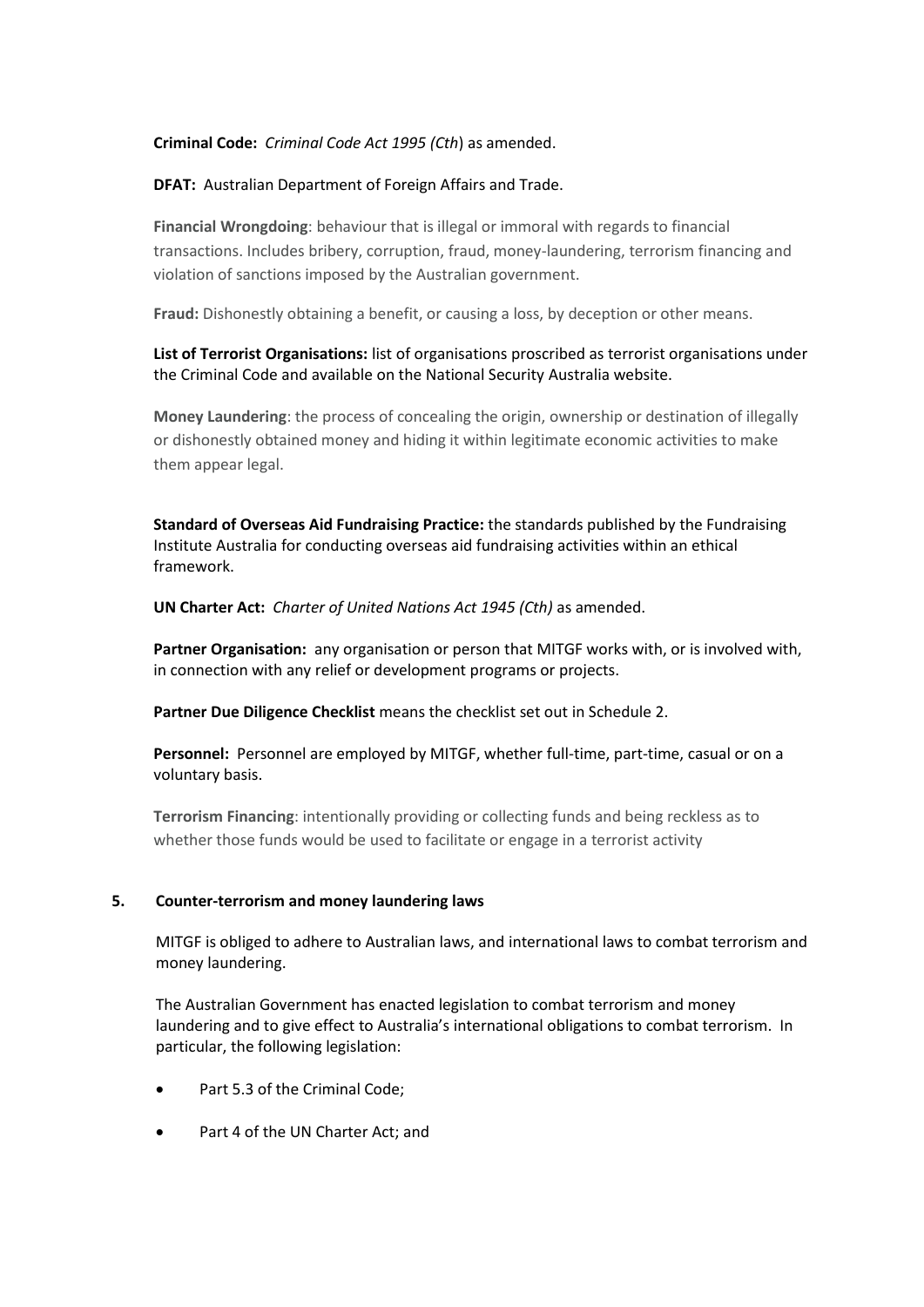Part 10.2 of the Criminal Code (money laundering offences).

Under the Criminal Code, there are a range of offences relating to terrorism financing, including receiving funds from or making available funds to a terrorist organisation and providing support or resources to a terrorist organisation. The list of organisations proscribed by the Australian Government as terrorist organisations under the Criminal Code is available on the National Security Australia website at:

<http://www.nationalsecurity.gov.au/Listedterroristorganisations/Pages/default.aspx>

The Australian government has also enacted legislation under the UN Charter Act to meet its international obligations under the United Nations Security council Resolutions 1267 and 1373 to freeze the assets of terrorists. The UN Charter Act makes it an offence to directly or indirectly make any asset available to a proscribed terrorist individual or organisation. The consolidated list of proscribed terrorist individuals and organisations subjected to the asset freezing regime is maintained by DFAT and available for DFAT's website at:

[http://dfat.gov.au/international-relations/security/sanctions/pages/consolidated](http://dfat.gov.au/international-relations/security/sanctions/pages/consolidated-list.aspx)[list.aspx](http://dfat.gov.au/international-relations/security/sanctions/pages/consolidated-list.aspx)

The Australian government's National Security Hotline for reporting any suspected terrorism related activity is:

#### 1800 1234 00

Failure to comply with Australian Government requirements could make MITGF liable to significant penalties, as well as severely affect the reputation of MITGF.

#### **6. Scope of the Policy**

This Policy applies to all MITGF's personnel and Partner Organisation's personnel and in connection with any relief or development activities undertaken by MITGF.

#### **7. Financial control under MITGF Constitution**

In accordance with the Constitution of MITGF:

- (1) MITGF shall maintain a fund to be known as the MITGF Overseas Gift Fund to be used for the objects of MITGF. A separate bank account is opened and maintained for the Fund and the assets of the Fund must not be used for any purpose other than for the objects of MITGF. MITGF must keep written financial records which:
	- (a) correctly record and explain its transactions in relation to the Fund;
	- (b) accurately record all receipts and outgoings in relation to the Fund; and
	- (c) would enable true and fair financial statements of the Fund to be prepared and audited.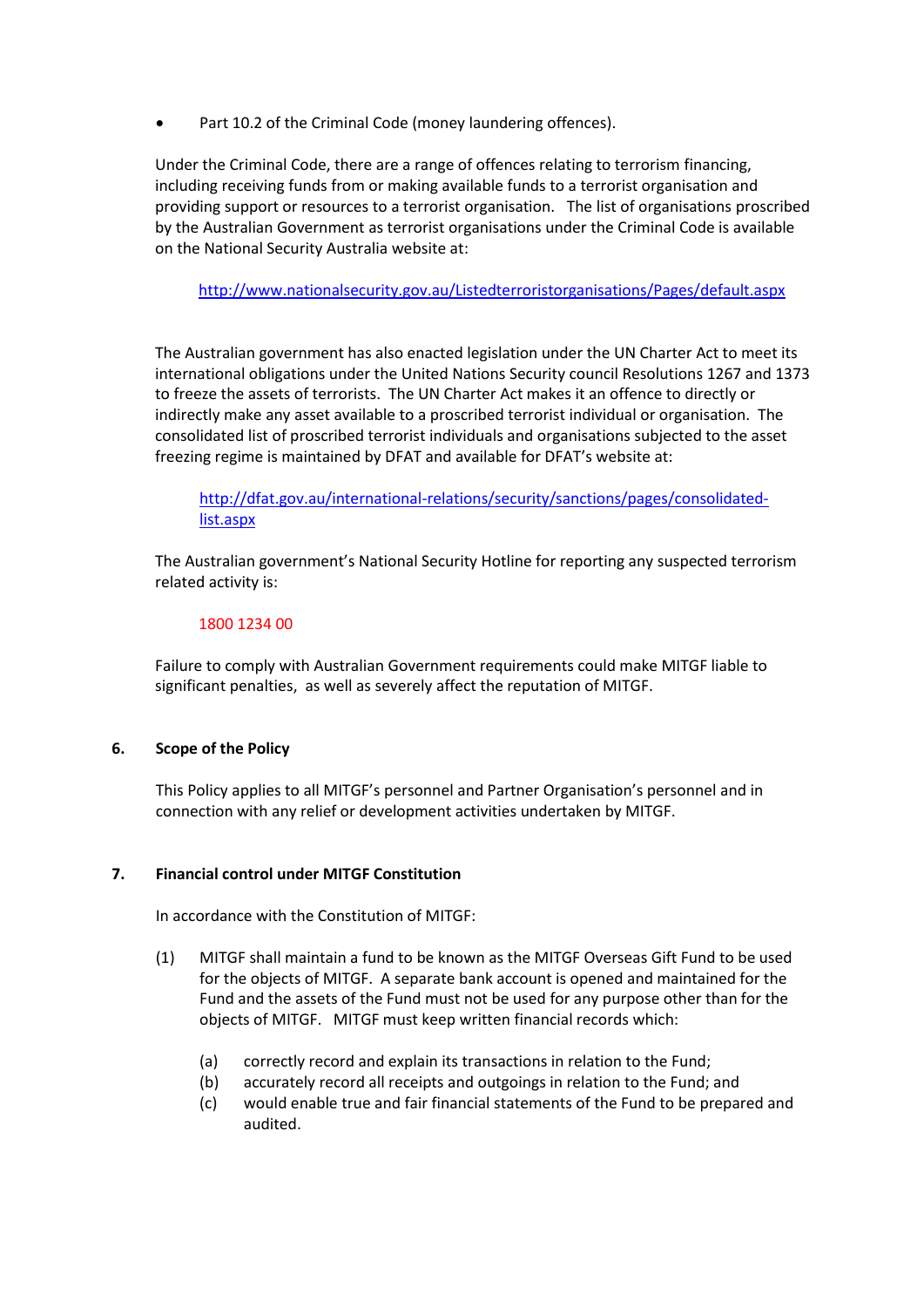(2) A Funds Committee is established to manage the Fund, which is made up of a majority of persons who have a degree of responsibility to the general community by reason of their tenure of some public office or their occupation or their standing in the community.

#### **8. Procedures and processes**

MITGF shall ensure that it has appropriate financial control and risk management mechanisms for the management and disbursements of donated funds to ensure that funds are properly accounted for and used for the specific purposes for which they have been given, and to prevent any financial wrongdoing.

MITGF shall take all reasonable practicable efforts to ensure that any funding provided by MITGF are not used to support terrorist or criminal activity.

MITFG acknowledges and adopts the Best Practice Principles to safeguard against terrorism financing.

MITGF shall adopt the following processes and procedures for the management and distribution of donated funds to ensure that funds are used for the purpose intended, to prevent financial wrongdoing, and to ensure that it avoids dealing with individuals and organisations associated with terrorism.

- (1) Ensure that MITGF's personnel are aware of this Policy and the Best Practice Principles through appropriate induction and training.
- (2) Ensure that MITGF's personnel are aware MITGF's obligations under Australian law relating to terrorist financing and money laundering and of the level of risk that MITGF may be exposed to in respect of terrorist financing and financial wrongdoing.
- (3) Should MITGF engage in any fundraising campaign, it shall use its best endeavours to follow the standards articulated in the Standard of Overseas Aid Fundraising Practice.
- (4) Carry out proper due diligence on all partner organisations including:
	- Verifying their identity;
	- Knowing what their business is, their track record, credentials and reputation in the sector;
	- Assessing their capacity to undertake the specific project with MITGF; and
	- Assessing whether they have adequate internal financial control measures for the management and disbursement of funds and to minimise misuse of funds and resources and prevent financial wrongdoing.

In carrying out the due diligence on partner organisation, consider the issues and questions set out in the Partner Due Diligence Checklist.

(5) In all partnership agreements include: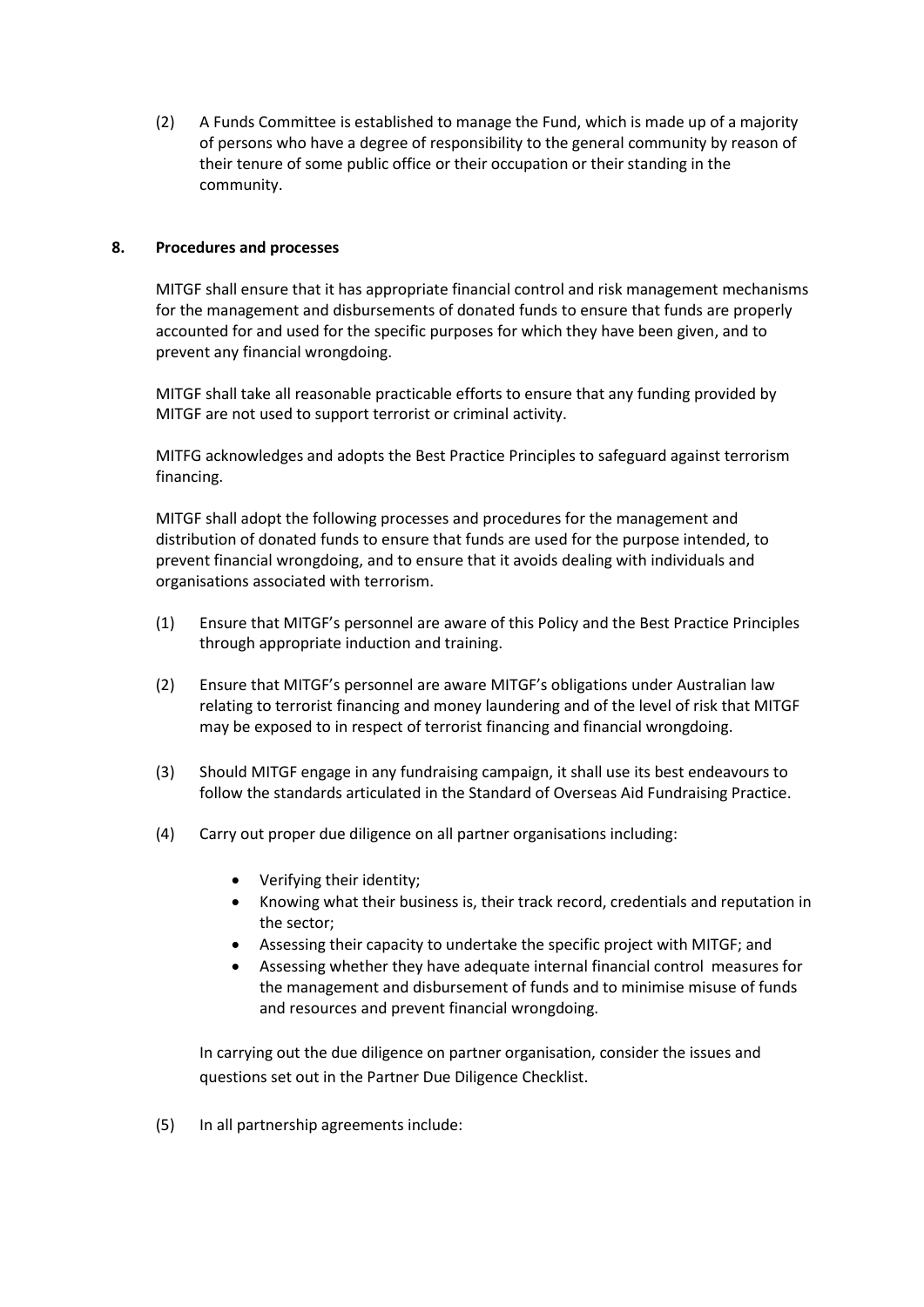- (a) an expressed acknowledgement and undertaking by partner organsiations to disburse funds received solely for the intended purpose of the project and for no other purpose, not engage in any financial wrongdoing and a right for MITGF to terminate the agreement should the partner organisation fail to do so;
- (b) an obligation on partner organisations to keep separate financial records for the project funds received, keep accurate, and up to date financial records of all financial transactions concerning project funds which substantiate all expenditure, and make them available for inspection by MITGF; and
- (c) a requirement on partner organisations to cooperate fully in any audit of funds provided by MITGF for the project.
- (6) Take all reasonable measures to establish the identity, credentials and good standing of its partner organisation and beneficiaries where there is a reasonable risk of terrorist financing. In particular, checking the Consolidated List and List of Terrorist Organisations to ensure that partner organisations and intended beneficiaries are not on the lists.
- (7) Have in place proper internal controls to ensure that all funds are fully accounted for, and are spent in a legitimate manner that is consistent with MITGF's stated objects under its Constitution and consistent with the purpose and objectives of the particular program or project and to mitigate the occurrence of financial wrongdoing.
- (8) Wherever possible, only conduct financial transactions through formal channels, using reputable banks and other regulated financial institutions.
- (9) Keep proper records of all financial transactions.
- (10) Monitor and verify end use of funds to partner organisations and beneficiaries.
- (11) Report to the Australian Federal Police or the National Security Hotline any suspicious activity or if any link is discovered between funds provided by MITGF and a terrorist organisation or terrorist individual.
- (12) Immediately withdraw all support, including any funding, if MITGF discovers that any partner organisation or any beneficiary of MITGF funds is on, or is subsequently added to, the Consolidated List or List of Terrorist Organisations, or has engaged in financial wrongdoing.
- (13) Make all partner organisations aware of MITGF's obligations under Australian law in respect of terrorist financing and money laundering and the need for partner organisations to adopt similar measures to ensure that the funds they receive from MIT do not go towards supporting any terrorist or criminal organisations or individuals.
- (14) In any partnership agreement with a partner organisation, include appropriate provisions requiring that the partner organisation use its best endeavours to ensure that any funding provided by MIT are not used to support any organisations or individuals associated with terrorism or criminal activities.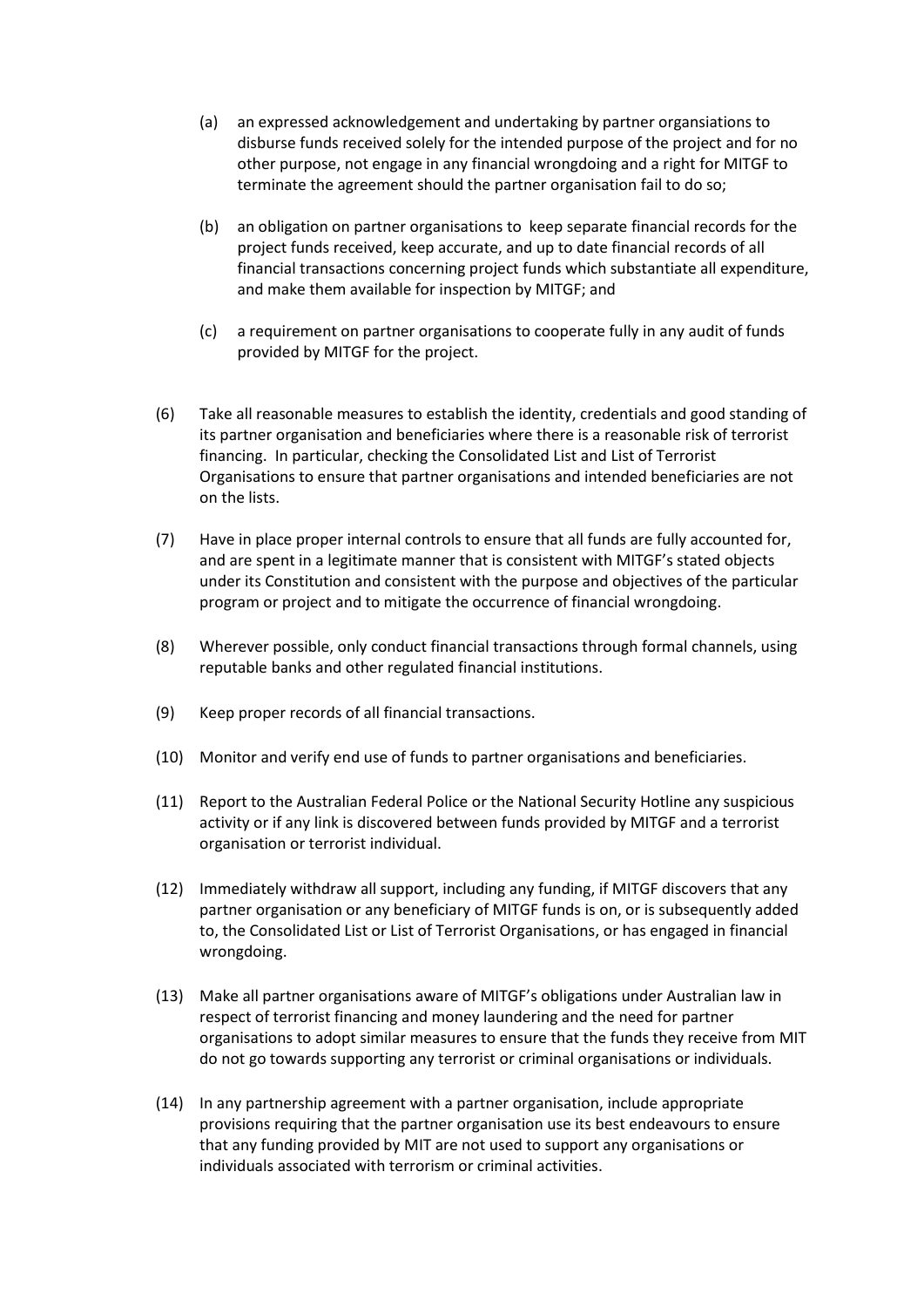(15) Require partner organisations to provide accounting reports to show how MITGF funds have been spent and distributed.

#### **9. Reporting and Investigation of Financial Wrongdoing**

Any person who suspects a financial wrongdoing incident related to the operations of MITGF should report it to MITGF as soon as possible. They should follow the reporting procedures set out in the **MITGF Whistleblower Policy**. Any person who reports suspected financial wrongdoing in good faith will not be penalised for raising a concern of this nature.

All personnel have a duty to report any suspected financial wrongdoing as soon as reasonably practicable following the procedures set out in the **MITGF Whistleblower Policy.** 

Investigation into a reported incident of financial wrongdoing shall follow the procedures set out in the **MITGF Whistleblower Policy.** 

### The findings of the investigation will be provided to the Board of Directors of MITGF to consider and to take appropriate action, including, but not limited to the following:

- (1) Reporting to relevant authorities, including local police, Australian Federal Police, or National Security Hotline as appropriate;
- (2) Where the financial wrongdoing is committed by a MITGF personnel, disciplinary action, including termination of employment or termination of an individual's right to work as a contractor or volunteer.

#### **10. Policy review**

MITGF's Control of Funds and Counter-Terrorism Policy will be reviewed on an annual basis, or as otherwise determined by the Board of Directors of MITGF.

#### **Acknowledgements:**

- *Safeguarding your organisation against terrorism financing: A guidance for non-profit organisation, Australian Government, 2009*
- *Compliance Toolkit: Protecting Charities from Harm, Tool 8: Know your Partner, Charity Commission, UK, 2011*
- *ACFID Guidance on How to Develop a Financial Wrongdoing Policy*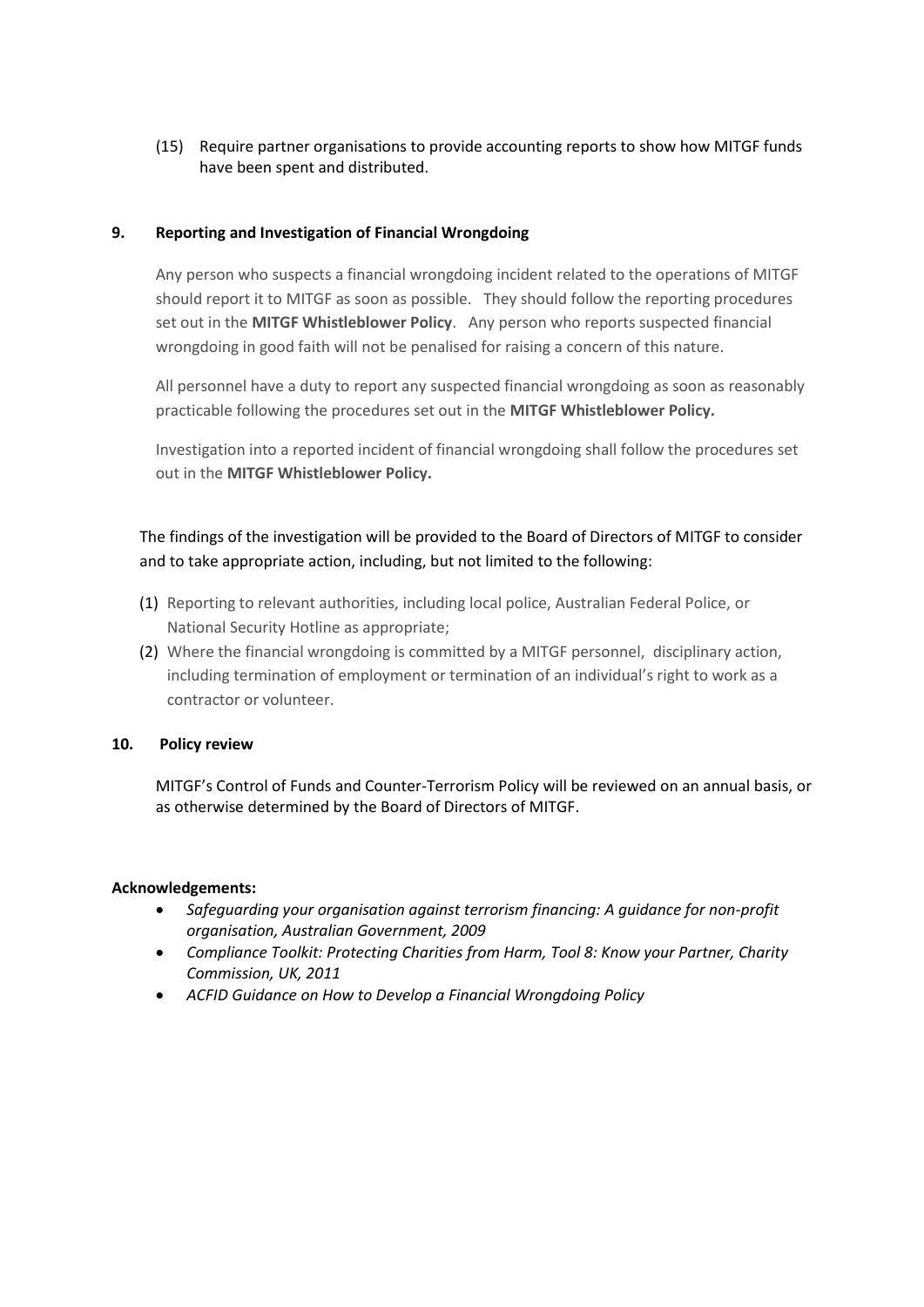## **Schedule 1 Best Practice Principles**

#### **Overarching principle**

1. NPOs must make all reasonable efforts to ensure that funds are not being directed to terrorist activities.

#### **Legal obligations**

- 2. NPOs operating in Australia must comply with Commonwealth, State and Territory laws.
- 3. Australian NPOs should comply with the laws of any foreign countries that they operate in.

#### **Risk awareness**

- 4. NPOs should understand the level of risk that their organisation may be exposed to in relation to terrorism financing, and where risk is evident, take necessary precautions.
- 5. NPOs should ensure that management, staff and volunteers are aware of the level of risk that their organisation may be exposed to in relation to terrorism financing and, where risk is evident ensure that precautions are in place.

#### **Due diligence**

- 6. NPOs should know their beneficiaries.
- 7. NPOs should know the third parties they work with.
- 8. NPOs should regularly check that beneficiaries and third parties are not listed individuals or organisations.

#### **Transparency and accountability**

- 9. NPOs should conduct financial transactions where possible through regulated financial institutions, such as banks or building societies.
- 10. NPOs should conduct background checks of management, staff and volunteers.
- 11. NPOs should keep records of what assistance has been provided, who has received it, and the details of any third parties involved.
- 12. NPOs should conduct follow-up checks where possible to make sure that the assistance was delivered as intended.
- 13. NPOs should report suspicious activity to the Australian Federal Police.

#### **Using Third Parties**

Where funds are provided to a third party: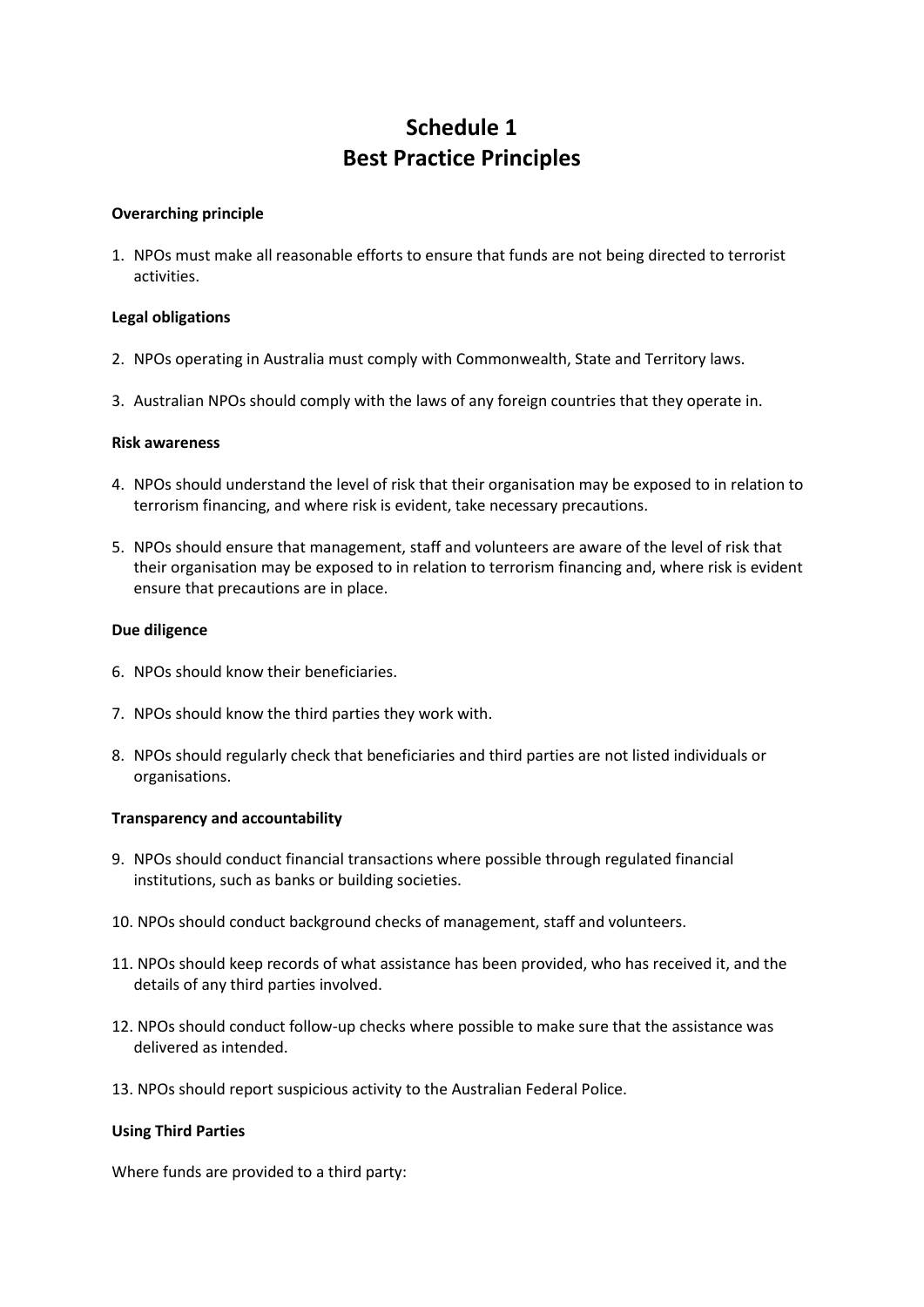14. the NPO should make all reasonable efforts to ensure the third party is aware of, and seek assurance that the third party will comply with, all applicable laws, and the NPO should make all reasonable efforts to ensure the third party is aware of, and seek assurance that the third party will comply with these Best Practice Principles.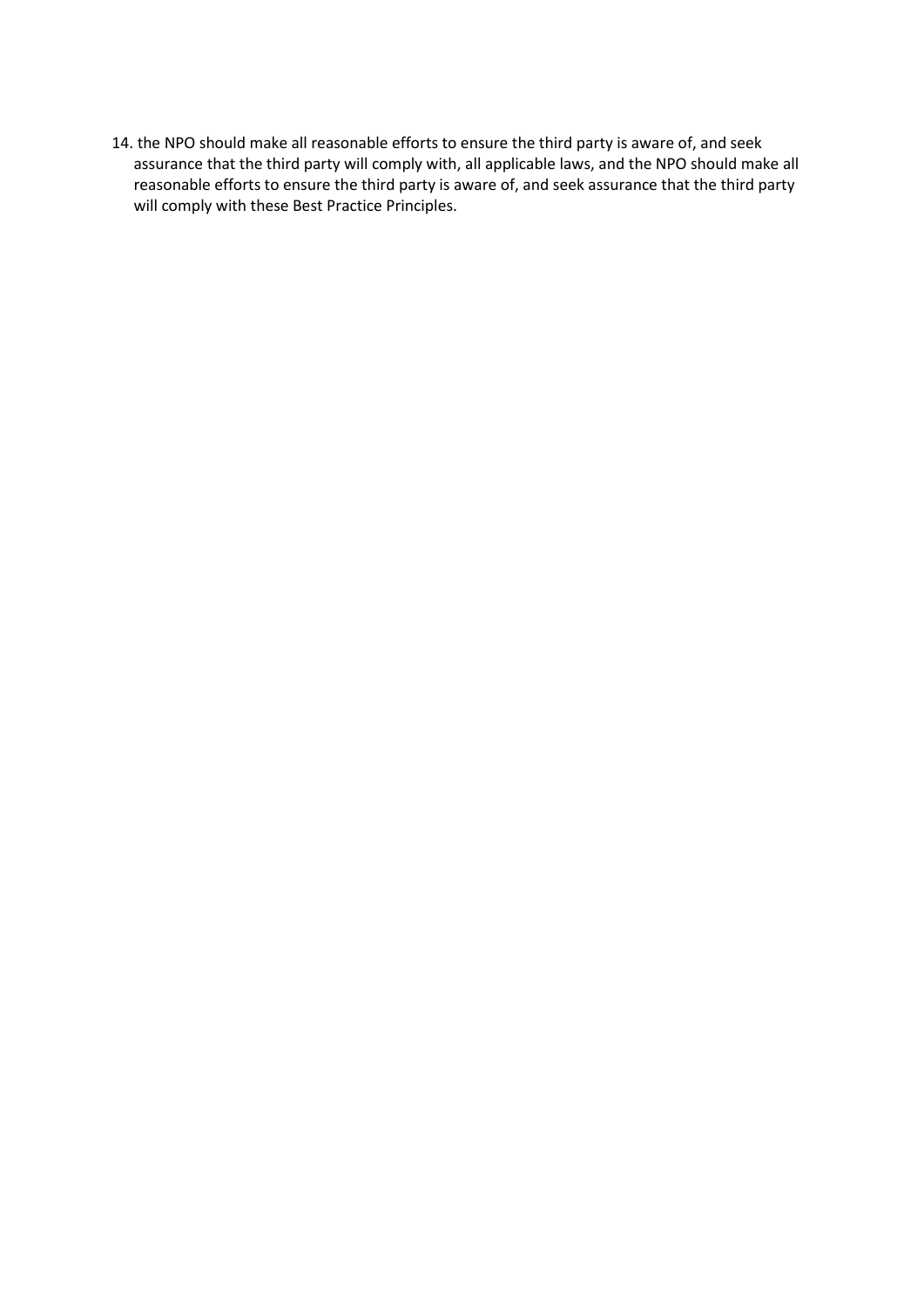## **Schedule 2**

## **Partner Due Diligence Checklist**

# 'Know Your Partner'- key issues to think about

| <b>Key Partner</b>                       | Are you satisfied with the partner's status and governance?                                                                                                                     |
|------------------------------------------|---------------------------------------------------------------------------------------------------------------------------------------------------------------------------------|
| <b>Details</b>                           | Consider checking:                                                                                                                                                              |
|                                          | It's governing document                                                                                                                                                         |
|                                          | Its business/company registration<br>٠                                                                                                                                          |
|                                          | The Consolidated List<br>$\bullet$                                                                                                                                              |
|                                          | List of Terrorist Organsiations<br>٠                                                                                                                                            |
|                                          |                                                                                                                                                                                 |
|                                          | Carry out internet searches and review local media to identify if, for<br>example, the organisation has any links with political activity.                                      |
| <b>Representatives and</b><br>structures | Who are the key senior personnel? Have you checked that they do not<br>appear on the Consolidated List?                                                                         |
|                                          | Is the organization's size, management and operational structure fit for<br>purpose?                                                                                            |
|                                          | Can you be reasonably sure the organisation is able to deliver the<br>services required?                                                                                        |
|                                          | How easy is it to contact the organisation's senior representatives and<br>other key staff?                                                                                     |
|                                          |                                                                                                                                                                                 |
| <b>Practical working</b><br>relationship | What do you know about the partner? Have you worked with them<br>before?                                                                                                        |
|                                          | Does your experience of working with the partner in the past raise any<br>concerns?                                                                                             |
|                                          | Are its aims and values compatible with those of MITGF?                                                                                                                         |
|                                          | Are there likely to be any language, communication or cultural<br>problems? How can these be overcome?                                                                          |
|                                          | Is the partner already working with other organisations? Will this<br>present any problems?                                                                                     |
|                                          | Are there arrangements in place to enable you to monitor the<br>charitable services provided? Are you confident about any third parties<br>involved in monitoring and feedback? |